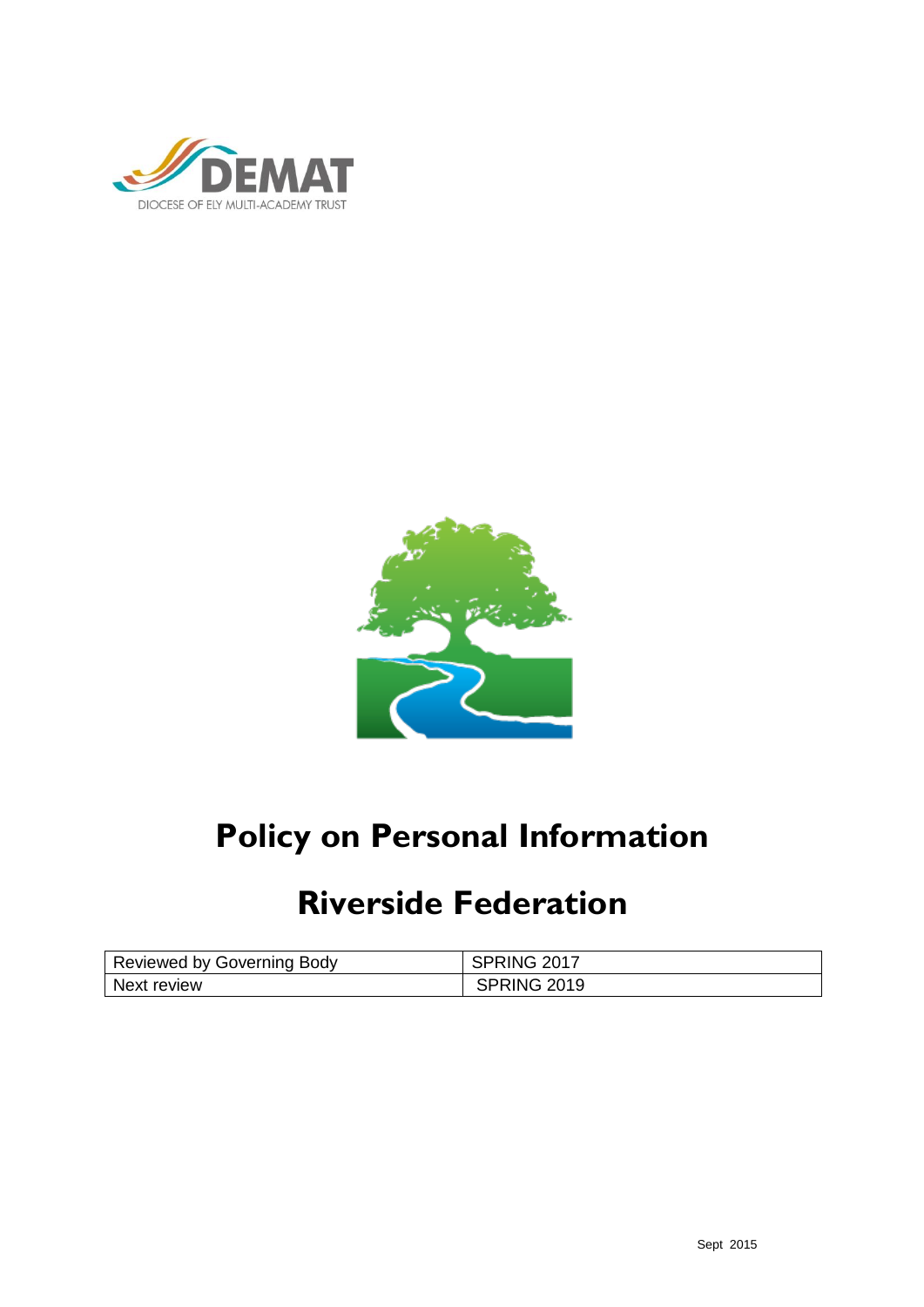## **POLICYON PERSONAL INFORMATION**

#### **1. Introduction**

- 1.1. The Riverside Federation, will process personal data (which may be held on paper, electronically, or otherwise) about our staff and we recognise the need to treat it in an appropriate and lawful manner, in accordance with the Data Protection Act 1998 (DPA). The purpose of this policy is to make you aware of how we will handle your personal data.
- 1.2. Data users are obliged to complywith this policy when processing personal data on our behalf. Any breach of this policy may result in disciplinary action.
- 1.3. The Headteacher is responsible for ensuring compliance with the DPA and this policy. Any questions about the operation of this policy or any concerns that the policy has not been followed should be referred in the first instance to [insert role]. **2. Definitions**
- 2.1. Data is information which is stored electronically, on a computer, or in certain paper-based filing systems (e.g personnel files).
- 2.2. Data subjects for the purpose of this policy includeall living individuals about whom we hold personal data. All data subjects have legal rights in relation to their personal information.
- 2.3. Personal data means data relating to a living individual who can be identified from that data (or from that data and other information in our possession). Personal data can be factual (for example, a name and address or date of birth) or it can be an opinion about that person, their actionsand behaviour.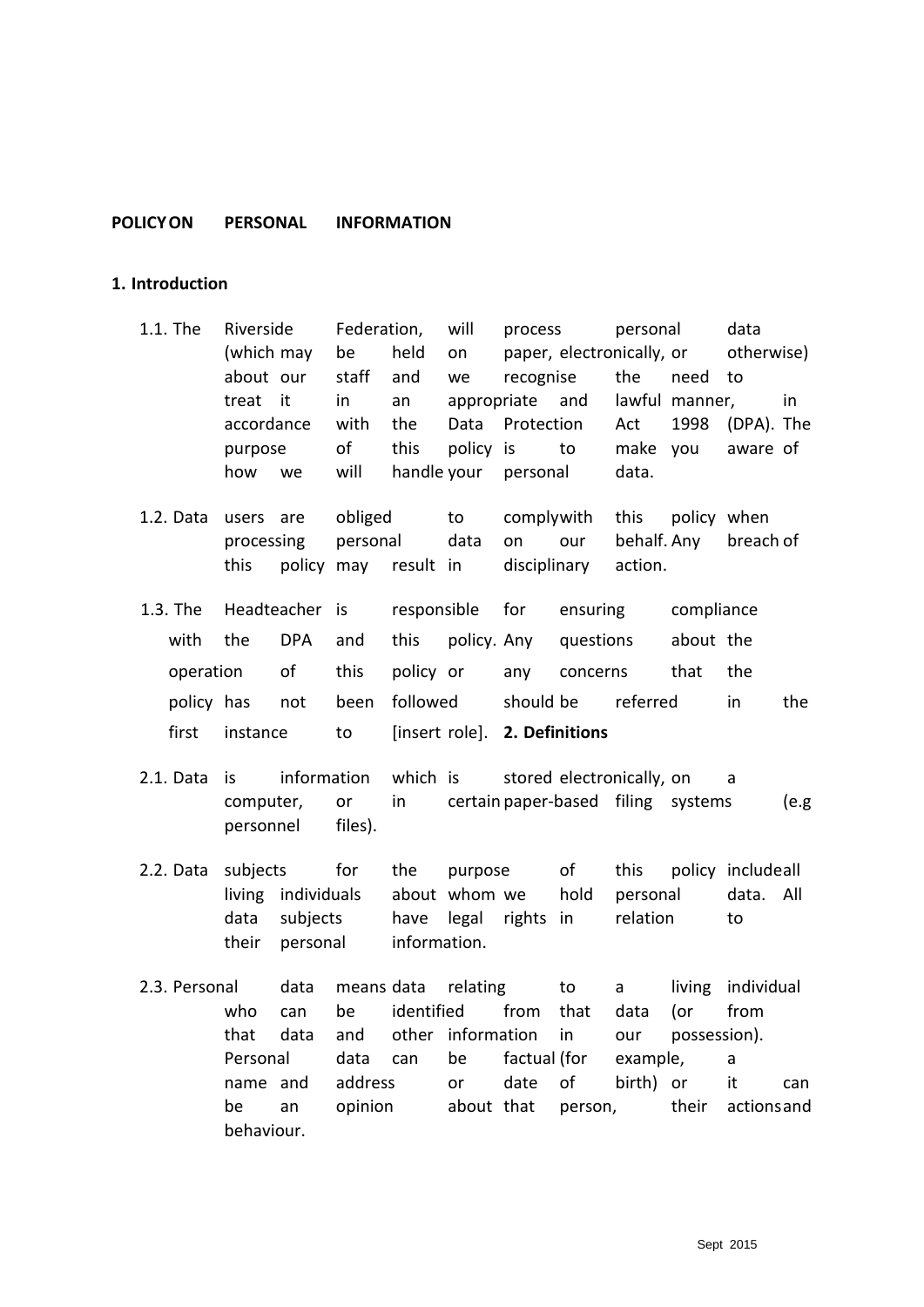- 2.4. Data controllers are the people who or organisations which determine the purposes for which, and the manner in which, any personal data is processed. They are responsible for establishing practices and policies in line with the DPA.
- 2.5. Data users are those of our employees whose work involves processing personal data. Data users must protectthe data they handle in accordance with this data protection policy and any applicable data security procedures at all times.
- 2.6. Data processors includeany person or organisation that is not a data user that processes personal data on our behalf and on our instructions.
- 2.7. Processing is any activitythat involves the use of the data. It includes obtaining, recording or holding the data, or carrying out any operation or set of operations on the data including organising, amending, retrieving, using, disclosing, erasingor destroying it. Processing also includes transferring data to third parties.
- 2.8. Sensitive personal data includes information about a person's racial or ethnic origin, political opinions, religious or similar beliefs,trade union membership, physical or mentalhealth or condition or sexual life, or about the commission of, or proceedings for, any offence committed or allegedto have been committed by that person, the disposal of such proceedings or the sentence of any court in such proceedings. Sensitive personal data can only be processed under strict conditions.

## **3. DataProtection Principles**

| 3.1. Anyone |    |              | processing    |          | personal   |                  | data |           | must complywith |     | the |
|-------------|----|--------------|---------------|----------|------------|------------------|------|-----------|-----------------|-----|-----|
|             |    | eight        | enforceable   |          | principles |                  | οf   | good      | practice.       |     |     |
|             |    |              | These provide |          | that       | personal         |      | data      | must be:        |     | a)  |
|             |    | Processed    | fairly        | and      | lawfully.  |                  |      |           |                 |     |     |
|             |    | b) Processed |               | for      |            | limited purposes |      | and       | in              | an. |     |
|             |    | appropriate  |               | way.     |            |                  |      |           |                 |     |     |
|             | C) | Adequate,    |               | relevant |            | and              | not  | excessive |                 | for | the |
|             |    | purpose.     |               |          |            |                  |      |           |                 |     |     |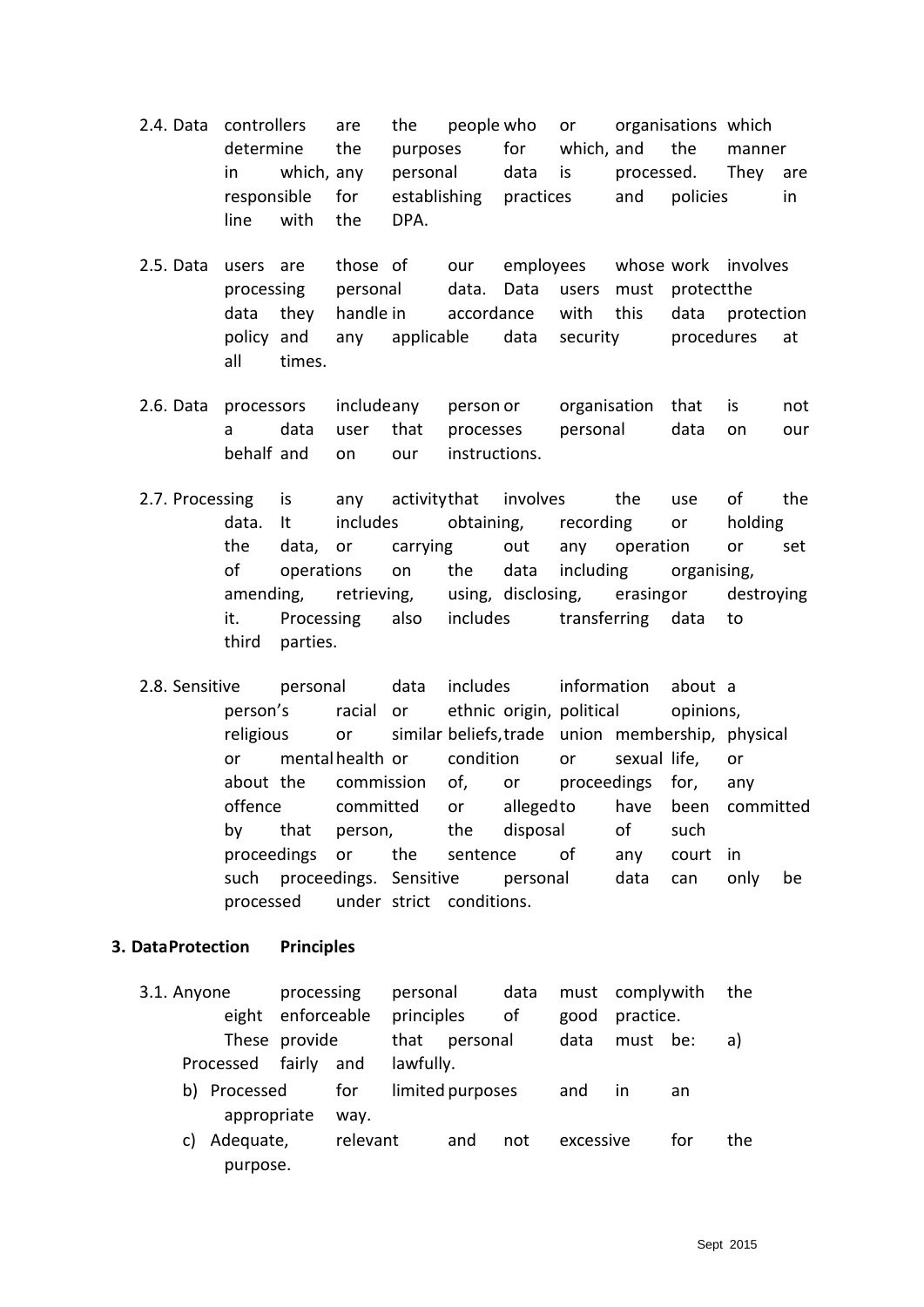- d) Accurate.
- e) Not kept longer than necessary for the purpose.
- f) Processed in line with data subjects' rights.
- g) Secure.
- h) Not transferred to people or organisations situated in countries without adequate protection.

## **4. Obtaining Information**

- 4.1. We will process data about staff for legal, personnel, administrative and management purposes and to enable us to meet our legal obligations as an employer, for example to pay you, monitor your performance and to confer benefits in connection with your employment.
- 4.2. We may process sensitive personal data relating to staff including, as appropriate:
	- a) information about an employee's physical or mental health or condition in order to monitor sick leave and take decisions as to the employee's fitness for work;
	- b) the employee's racial or ethnic origin or religious or similar information in order to monitor compliance with equal opportunities legislation;
	- c) in order to complywith legal requirements and obligations to third parties.

## **5. Purposes of Information and Length of Time Retained**

- 5.1. Personal data will be held as indicated in Appendix 1. We will not keep personal data longer than necessary for the purpose or purposes for which they were collected. We will take all reasonable steps to destroy or erase from our systems, all data which is no longer required.
- 5.2. The Local Governing Body will state the purposes for which it bolds personal information, and will register with the Data Protection Commissioner all the purposes for which it processes personal data.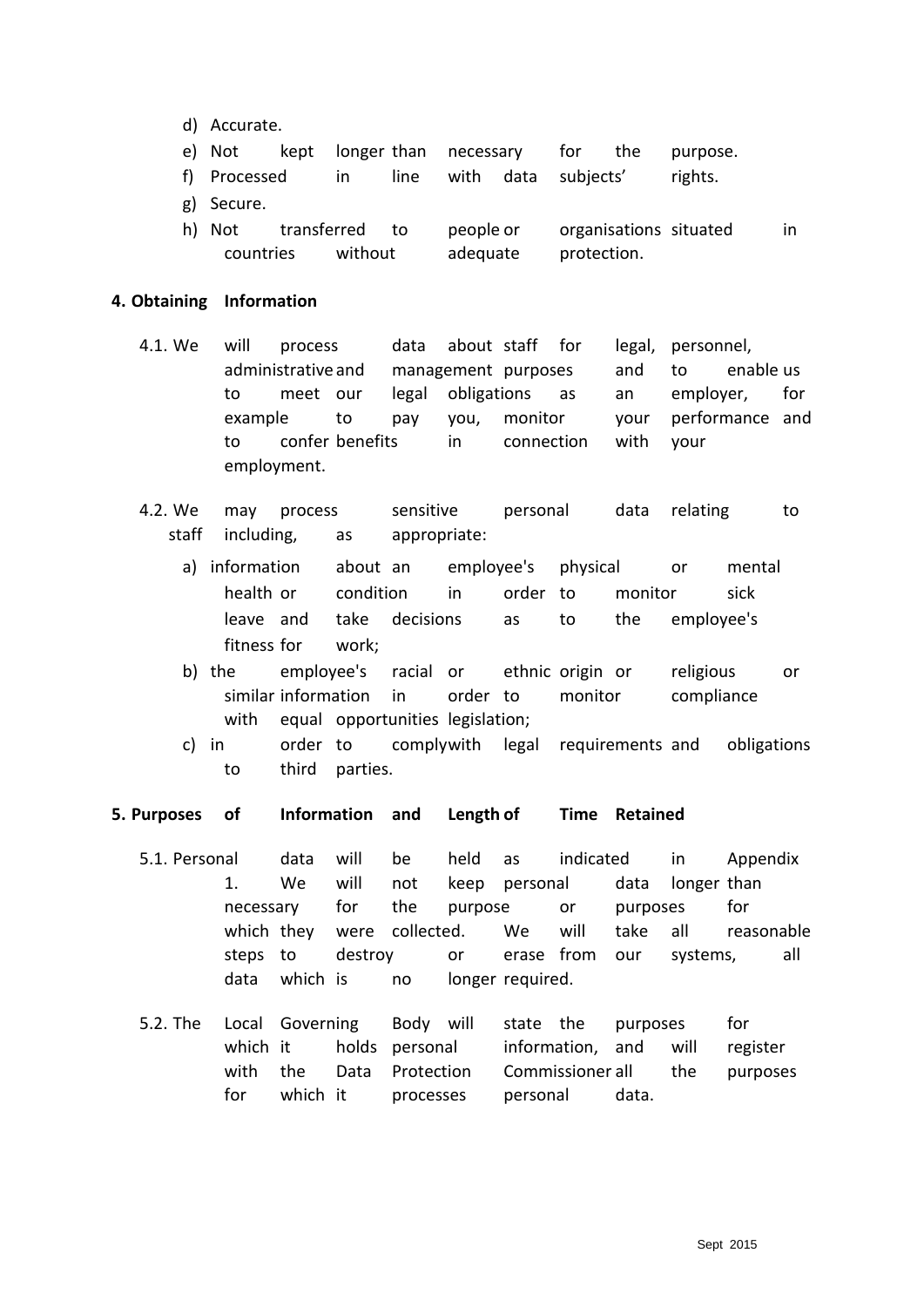## **6. Nature of Information**

- 6.1. We will only collect personal data to the extent that it is required for the specific purpose notified to the data subject.
- 6.2. We will ensure that personal data we hold is accurate and kept up to date. We will check the accuracy of any personal data at the point of collection and at regularintervals afterwards. We will take all reasonable steps to destroy or amend inaccurate or out-of-date data.

#### **7. Disclosure of Information**

- 7.1. Personal data will be used only for the purpose for which it was gathered, unless-the consent of the people concerned has been obtained to a new or varied use.
- 7.2. Routine disclosures will be specified on the Data Protection register and in the school's own Data Protection publication scheme and consent will be deemed to have been given to routinedisclosures so included.
- 7.3. In other cases the explicitconsent of the data subjectwill be obtained in writing. Confirmation of consent by telephone is acceptable if a writtenrequest has been received which impliesthe consent of the data subject.
- 7.4. Accessto personal data will be refused if the data user is uncertain whether the person requesting access, including another member of staff, is entitled to it.

#### **8. Access to Personal Files**

- 8.1. Staff are entitled to know if the Local Governing Body holds information about them and must make a formal writtenrequest to for information we hold about them addressed to Chair of Local Governing Body.
- 8.2. Information which would disclose the identity of a third person is exempt from access, unless the consent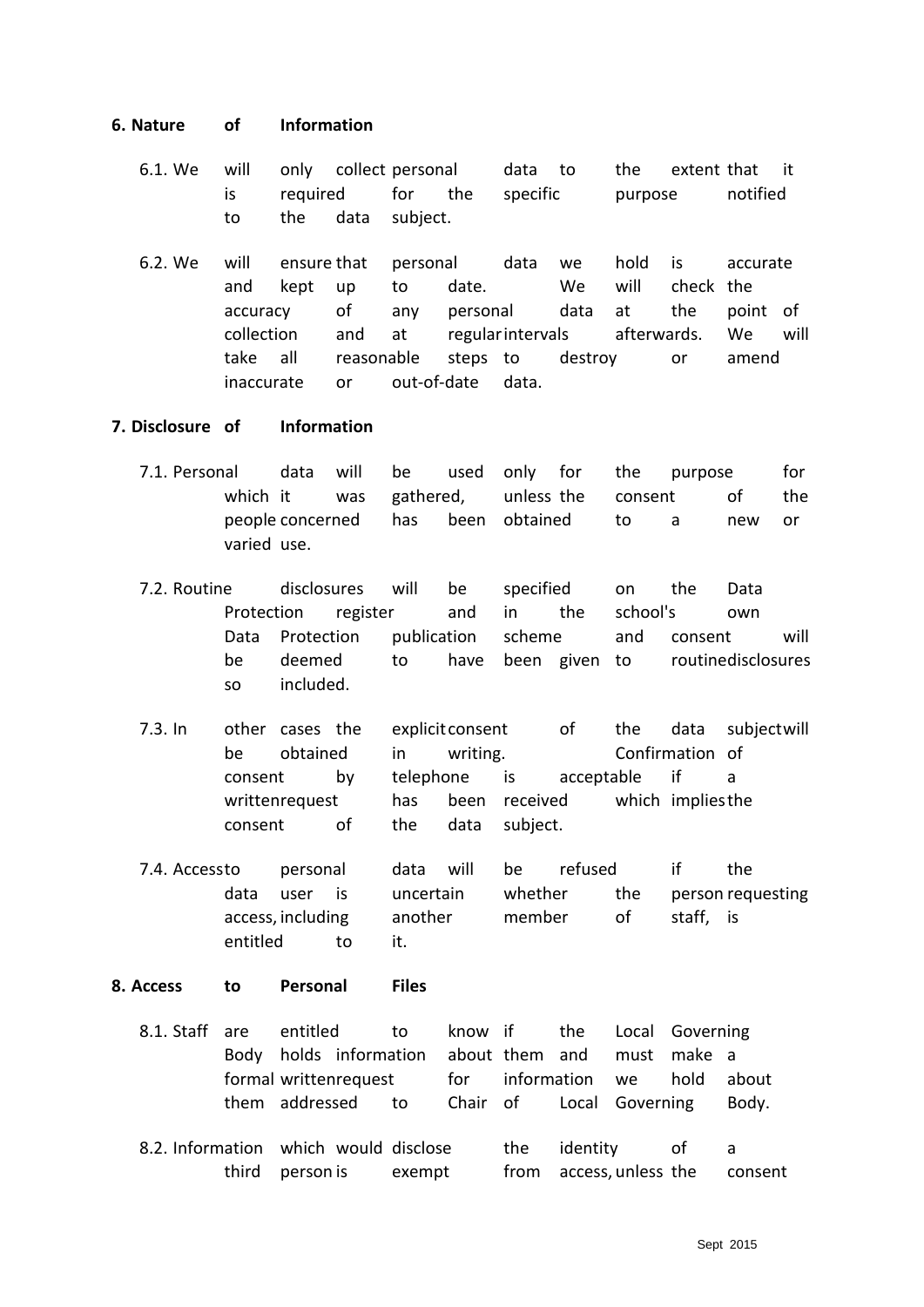of the source is available or it is reasonable in all the circumstances to complywith the subject access request without the third party's consent under section7 of the DPA. Personal data may be exempt for other reasons under the DPA.

8.3. Requests for access to personal data will be dealt with within 40 days of receipt of sufficient information to process the request.

## **9. Standards of Security**

9.1. The School will determine and maintain an appropriate level of security (and back –up) for its premises, equipment, network, programs, data and documentation, and will ensure that access to them is restricted to appropriate staff. Personal data will only be transferred to a data processor if he agrees to comply with those procedures and policies, or if he puts in place adequate measures himself.

## **10. Training**

10.1. All new and existing employees who handle personal data will receivetraining on data protection procedures, which includes information about the standards the School expects its employees to observe in the use of personal data.

## **11. References**

11.1. The Local Governing Body will complywith DfE guidance on references as amended from time to time in particular in relation to safeguarding children and safer recruitment in education.

## **12. Review of Policy**

|                                                    |  |      | 12.1. This policy shall be reviewed as necessary. We reserve |  |                                        |  |  |                                                   |
|----------------------------------------------------|--|------|--------------------------------------------------------------|--|----------------------------------------|--|--|---------------------------------------------------|
|                                                    |  |      |                                                              |  |                                        |  |  | the right to changethis policy at any time. Where |
| appropriate, we will notify data subjects of those |  |      |                                                              |  |                                        |  |  |                                                   |
| changes                                            |  | bv l |                                                              |  | mail, email and/or staff notice board. |  |  |                                                   |

## **Appendix 1 – Retention of Documents on Personnel Files**